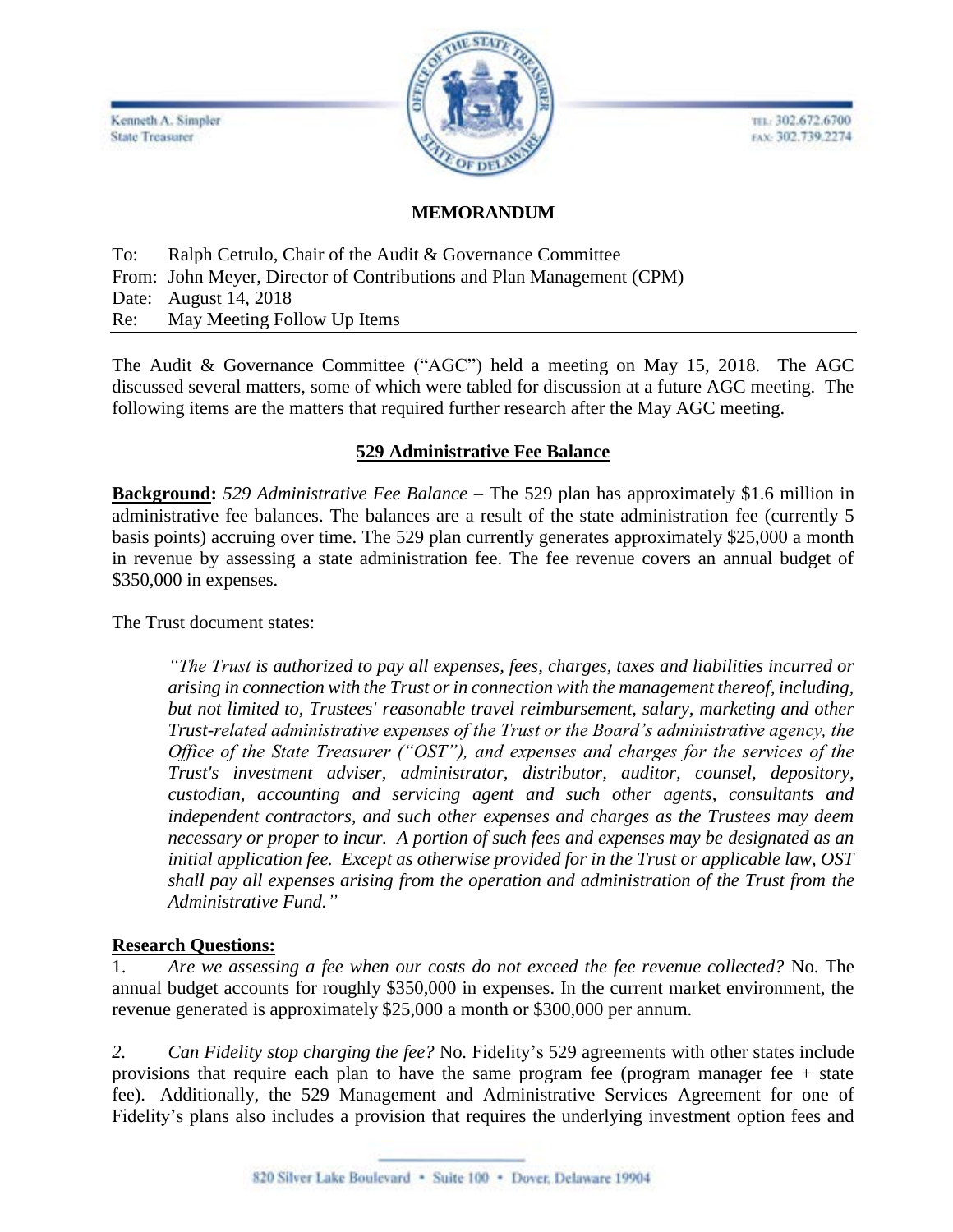expenses offered through that 529 Plan to be the same as those available in Fidelity's other 529 plans. Due to contractual requirements, Fidelity is not able to offer a lower program fee on the Delaware 529 Plan.

*3. Can Fidelity revert back the administrative fund balance back to participants that were charged the fee?* Yes. Fidelity indicated that if the Board has legislative authority to disburse the funds, Fidelity does not have an issue from a legal perspective in reverting back the administrative fund balance to participants that were charged the fee. If the Board selected the option of reverting back fees to participants, Fidelity would engage to discuss further details and logistics. For example, Fidelity would need direction on how far back the Board would like analyzed and Fidelity would then determine what data would be available.

In addition to the questions raised at the May AGC meeting, Fidelity also indicated that if the Board selected to disburse the funds, Fidelity could either rebate fees to all active participants at the end of a calendar year (i.e. \$100 to each participant) or could facilitate an incentive for new accounts (i.e. \$100 to each new participant that contributed to an account). Refunding a fee or creating an incentive would be classified as a contribution on behalf of the account owner.

New Hampshire and Arizona (two other Fidelity managed plans) use administrative fund balances to fund scholarships (NH) and conduct marketing campaigns (AZ). The Arizona marketing budget is approximately \$200,000 per year. The CPM team held an initial meeting with a strategic marketing firm on July 20, 2018. The strategic marketing firm will be delivering a proposal with several options for Board consideration at the September meeting. The marketing firm will be presenting three pricing tiers ranging from \$50,000 to \$150,000.

**Action Item:** Motion to recommend that the Board increase the marketing budget for the 529 Plan by \$150,000 to implement the strategic marketing firm's proposal if approved by the Board.

### **529 Audit Timeframe**

**Background:** Audit firm Belfint, Lyons & Shuman ("BLS") incurred additional costs in completing the pooled investment vehicle audit for the 529 Plan. The AGC recommended and the Board approved a budget increase for BLS. The AGC inquired regarding the origins of 120 day timeframe.

#### **Research:**

As a follow up, the time frame is required by the Securities and Exchange Commission (SEC). The SEC requires that program managers present annual audited financial statements to the state agency within 120 days of the end of the 529 Plan's fiscal year. The program manager also has 150 days after the 529 Plan's fiscal year to comply with the rule of the Municipal Securities Rulemaking Board (MSRB). The Trust is responsible for the audit of the financial statements.

**Action Item:** No action item needed at this time.

### **Audit Expenses**

**Background:** As part of the audit process for the plans, the Board enters into a memo of understanding ("MOU") with the Auditor's Office of Accounts (AOA). The MOU states that Board through the Office of State Treasurer, would pay a "reasonable fee" for AOA's administrative and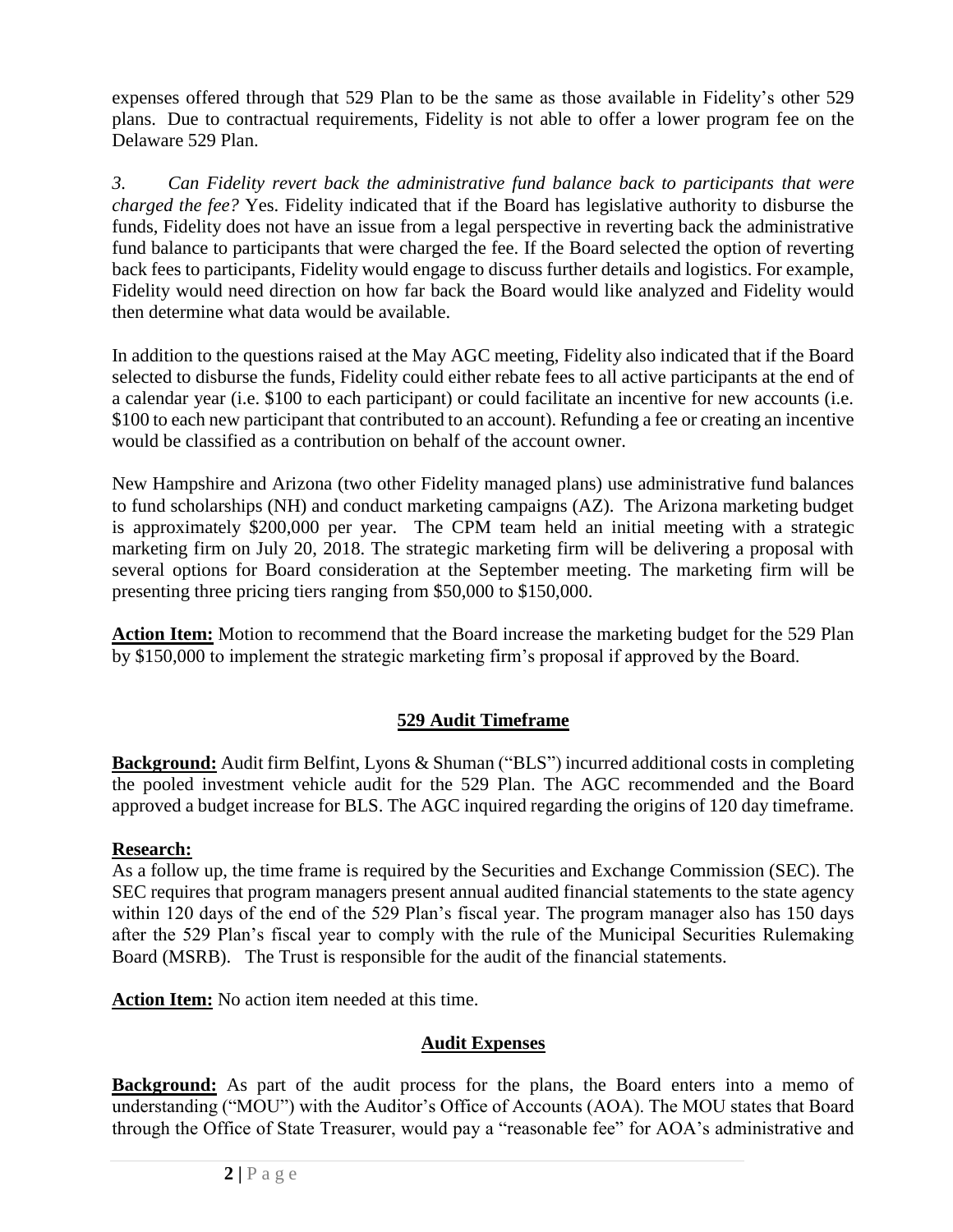oversight role in respect to the plan audits. At the May meeting, the AGC discussed whether AOA fees can be paid with administrative fees collected from participants

## **Research:**

Based on Ice Miller's advice, the AOA fee would be viewed as payment for plan administration services. The Department of Labor ("DOL") although not binding on a governmental plan, has stated that payment for plan services necessary to administer the plan are considered plan expenses. Ice Miller suggests it would be prudent for OST to further investigate how the AOA fee is determined and to discussed the reasonableness of the fee.

**Action Item:** Motion to recommend that the Board approve the MOU with the Auditor's Office and authorize OST further negotiate the reasonableness of the fee prior to the Board meeting.

# **Deferred Compensation "Legacy Fees" Carve Out**

**Background:** *457(b) Legacy Fees* – The 457(b) plan has \$864,775 in "legacy fees" that were deducted from the plan prior to the transfer of recordkeeping to Voya Financial. The AGC recommended and the Board approved a motion to use legacy fees to offset future plan expenses and suspend state administration fees through June 2019, subject to a carve-out (amount to be determined later) for former participants. The AGC recommended that if it proves either impossible or infeasible to identify former participants, the carve-out amount would revert back to the plan expense account.

### **Research:**

Challenges exist in identifying former participants that withdrew from the plan while on the Fidelity platform. The AGC discussed researching participants that transitioned to the Voya platform in September 2016, but subsequently withdrew from the plan prior to receiving the benefit of the fee suspension in June 2018. In suspending the state administration fee for the 457(b) plan and using the legacy fees to offset future expenses, the legacy fee balance will cover two years of expenses and leave a budget reserve of approximately \$200,000.

The following data reflects participants that withdrew from the plan between September 2016 and June 2018.

| Year         | <b>Participants</b> | Assets       | Annual Fee Revenue at 2 Year Fee Revenue*<br>$5$ bps* |          |
|--------------|---------------------|--------------|-------------------------------------------------------|----------|
| 2016         | 188                 | \$9,639,534  | \$4,756                                               | \$9,512  |
| 2017         | 615                 | \$25,195,818 | \$12,141                                              | \$24,282 |
| 2018         | 313                 | \$14,318,407 | \$6,687                                               | \$13,374 |
| <b>Total</b> | 1,116               |              |                                                       | \$47,168 |

#### 457 (b) Plan Full Withdrawals

\*5bps and Includes the \$200 maximum fee cap